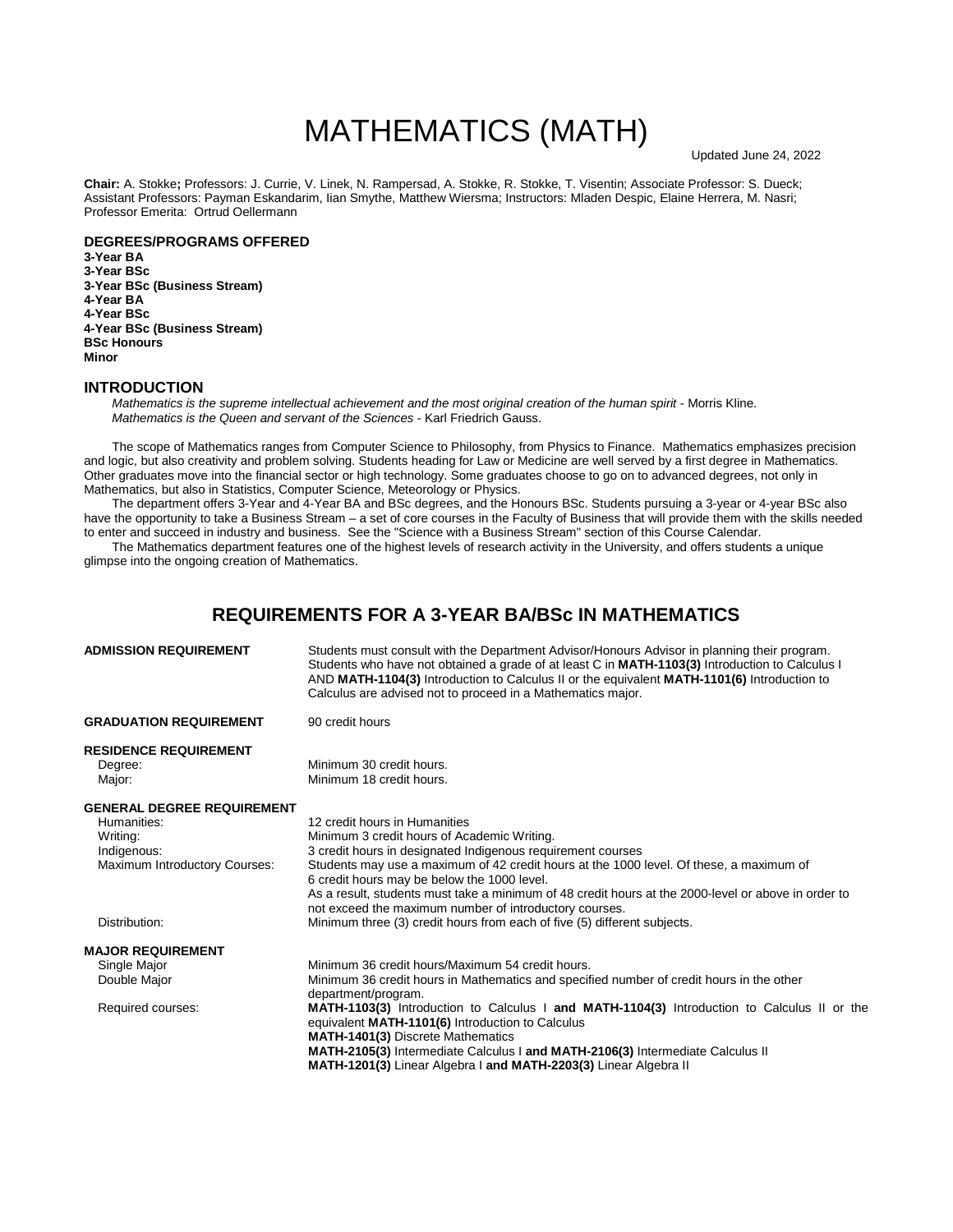A minimum additional fifteen (15) credit hours chosen from the following courses, of which six (6) credit hours must be at the 3000 or 4000 level:

**MATH-2102(3)** Differential Equations I **MATH-2103(3)** Differential Equations II **MATH-2202(3)** Cryptography and Other Applications of Algebra **MATH-2501(3)** Introductions to Number Theory **MATH-3101(6)** Introduction to Mathematical Analysis **MATH-3103(3)** Methods in Advanced Calculus **MATH-3202(3)** Group Theory **MATH-3203(3)** Linear Algebra III **MATH-3401(3)** Graph Theory **MATH-3402(3)** Combinatorics **MATH-4003(3)** Topics in Mathematics **MATH-4101(3)** Complex Analysis **MATH-4202(3)** Rings and Fields **MATH-4401(3)** Networks, Graph Theory and Combinatorial Optimization **MATH-4403(3)** Set Theory **MATH-4602(3)** Measure Theory and Integration **MATH-4603(3)** Topology

Combined Major: Minimum 48 credit hours from two (2) different majors with not less than 18 credit hours from each major subject. Required math courses: MATH-1103(3) and MATH-1104(3) or MATH-1101(6), and MATH-1201(3), and MATH-2105(3)and MATH-2106(3), and at least 3 credit hours of math courses at the 3000 or 4000 level.

Prescribed courses: To be determined in consultation with the Department as above.

Students who have not obtained a grade of at least C in **MATH-1103(3)** Introduction to Calculus I **and MATH-1104(3)** Introduction to Calculus II or the equivalent **MATH-1101(6)** Introduction to Calculus are advised not to proceed in a Mathematics major.

Students intending to major in Mathematics are strongly advised to take MATH-1401(3) Discrete Mathematics in their first year. It is a prerequisite for most second and third-year courses in Mathematics.

Students majoring in Mathematics are strongly advised to take both **MATH-2105(3)** Intermediate Calculus I and **MATH-2106(3)** Intermediate Calculus II **and MATH-2203(3)** Linear Algebra II by the end of their second year, since several third-year courses have these as prerequisites. Students are encouraged to take more than 36 credit hours in Mathematics.

Students planning to go on to graduate studies are advised to consult with the Department before choosing second year courses.

## **REQUIREMENTS FOR THE 3-YEAR BSc IN MATHEMATICS WITH A BUSINESS STREAM**

Students must complete the requirements of the 3-year BSc in Mathematics degree (see previous section) and the set of core courses indicated in the "Science with a Business Stream" section of the Calendar.

## **REQUIREMENTS FOR THE 4-YEAR BA/BSc IN MATHEMATICS**

| <b>ADMISSION REQUIREMENT</b>                                                                                                                                  | 36 credit hours previously completed towards a BA/BSc in Mathematics.<br>Students must consult with the Department Chair/Honours Advisor in planning their program.                                                                                                                                                                                                                                                                                                                        |
|---------------------------------------------------------------------------------------------------------------------------------------------------------------|--------------------------------------------------------------------------------------------------------------------------------------------------------------------------------------------------------------------------------------------------------------------------------------------------------------------------------------------------------------------------------------------------------------------------------------------------------------------------------------------|
| <b>GRADUATION REQUIREMENT</b>                                                                                                                                 | 120 credit hours                                                                                                                                                                                                                                                                                                                                                                                                                                                                           |
| <b>RESIDENCE REQUIREMENT</b>                                                                                                                                  | Degree: 60 credit hours<br>Major: 30 credit hours                                                                                                                                                                                                                                                                                                                                                                                                                                          |
| <b>GENERAL DEGREE REQUIREMENT</b><br>Humanities:<br>Science:<br>Social Sciences (BA only):<br>Writing:<br>Indigenous:<br><b>Maximum Introductory Courses:</b> | 12 credit hours in Humanities<br>6 credit hours in Science<br>12 credit hours<br>3 credit hours of Academic Writing<br>3 credit hours in designated Indigenous requirement courses<br>Students may use a maximum of 42 credit hours at the 1000 level. Of these, a maximum of<br>6 credit hours may be below the 1000 level. As a result, students must take a minimum of 78 credit<br>hours at the 2000-level or above in order to not exceed the maximum number of introductory courses. |
| Distribution:                                                                                                                                                 | Minimum three (3) credit hours from each of five (5) different subjects.                                                                                                                                                                                                                                                                                                                                                                                                                   |
| <b>MAJOR REQUIREMENT</b><br>Single:<br>Double Major:                                                                                                          | Minimum 48 credit hours/Maximum 72 credit hours.<br>Minimum 48 credit hours in each Major as specified by the department/program.                                                                                                                                                                                                                                                                                                                                                          |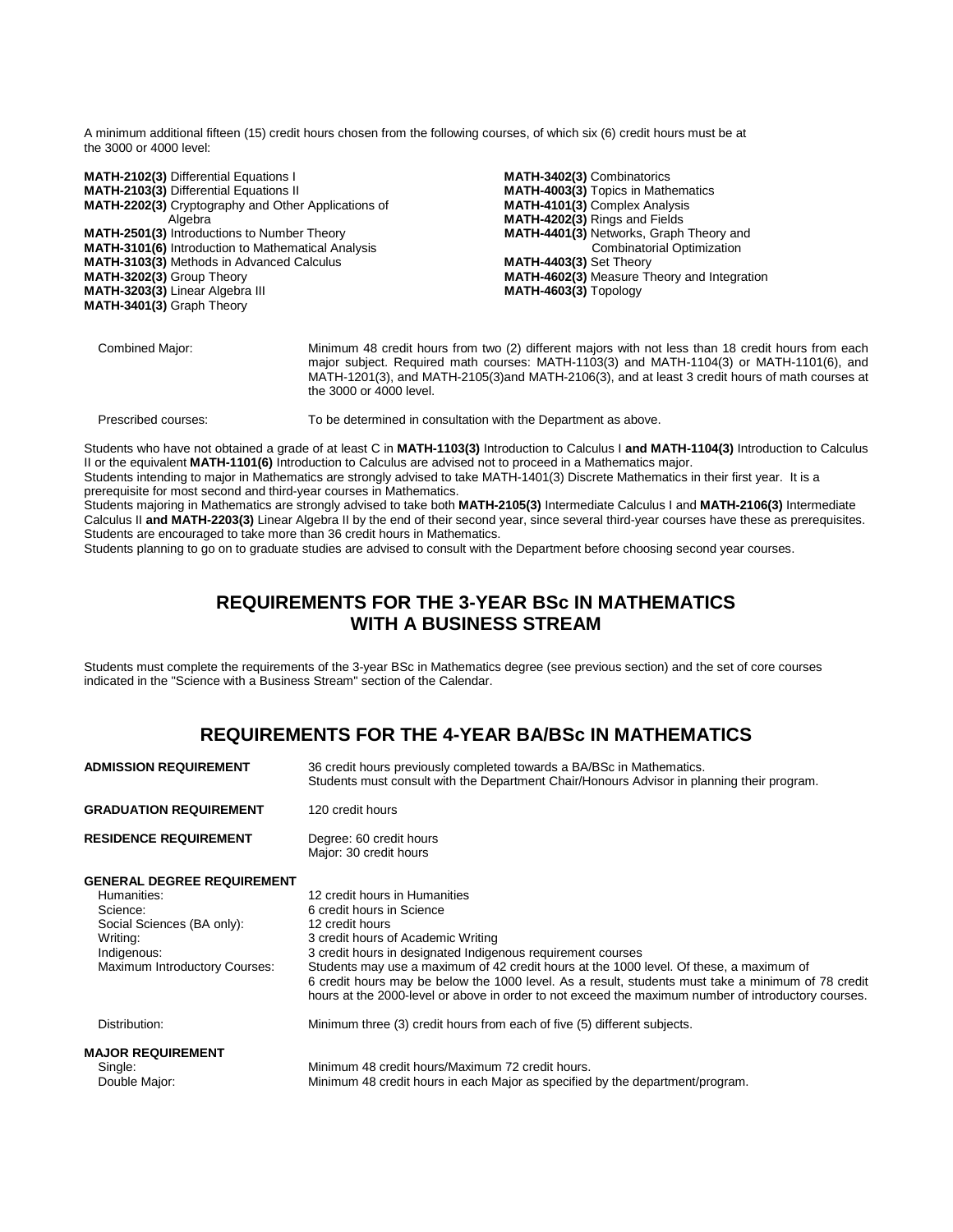| Introduction to Calculus I and MATH-1104(3) Introduction to Calculus II or the equivalent MATH-                |
|----------------------------------------------------------------------------------------------------------------|
| 1101(6) Introduction to Calculus                                                                               |
| Discrete Mathematics                                                                                           |
| Intermediate Calculus I                                                                                        |
| Intermediate Calculus II                                                                                       |
| Linear Algebra I                                                                                               |
| Linear Algebra II                                                                                              |
| Introduction to Mathematical Analysis                                                                          |
| Group Theory                                                                                                   |
| <b>Complex Analysis</b>                                                                                        |
| <b>Rings and Fields</b>                                                                                        |
| Programming Fundamentals I or ACS-1905(3) Programming Fundamentals or ACS/PHYS-2102(3)<br>Scientific Computing |
|                                                                                                                |

Students who have not obtained a grade of at least C in **MATH-1103(3)** Introduction to Calculus I **and MATH-1104(3)** Introduction to Calculus II or the equivalent **MATH-1101(6)** Introduction to Calculus are advised not to proceed in a Mathematics major. Students intending to major in Mathematics are strongly advised to take **MATH-1401(3)** Discrete Mathematics in their first year. It is a prerequisite for most second and third-year courses in Mathematics.

Students majoring in Mathematics are strongly advised to take both **MATH-2105(3)** Intermediate Calculus I **and MATH-2106(3)** Intermediate Calculus II and **MATH-2203(3)** Linear Algebra II by the end of their second year, since several third-year courses have these as prerequisites. Students planning to go on to graduate studies are advised to consult with the Department before choosing second-year courses.

Combined Major: Minimum 60 credit hours from two (2) different majors with not less than 24 credit hours from each major subject. Required math courses: MATH-1103(3) and MATH-1104(3) or MATH-1101(6), and MATH-1201(3), and MATH-2105(3) and MATH-2106(3), and at least 6 credit hours of math courses at the 3000 or 4000 level.

Prescribed courses: To be determined in consultation with the Department as above.

## **REQUIREMENTS FOR THE 4-YEAR BSc IN MATHEMATICS WITH A BUSINESS STREAM**

Students must complete the requirements of the 4-year BSc in Mathematics degree (see previous section) and the set of core courses indicated in the "Science with a Business Stream" section of the Calendar.

## **REQUIREMENTS FOR AN HONOURS BSc IN MATHEMATICS**

| <b>ADMISSION REQUIREMENT</b>                                 | 60 credit hours previously completed in a BA or BSc of which at least 21 credit hours are in<br>Mathematics. Students must consult with the Department Chair/Honours Advisor in planning their<br>program.                                                                                                                                                                               |
|--------------------------------------------------------------|------------------------------------------------------------------------------------------------------------------------------------------------------------------------------------------------------------------------------------------------------------------------------------------------------------------------------------------------------------------------------------------|
| <b>GRADUATION REQUIREMENT</b><br>Graduation GPA Requirement: | 120 credit hours<br>To graduate with a BSc Honours, students must have a minimum GPA of 3.0 in all Honours subject<br>courses which will be calculated on all course attempts and a 2.75 GPA in all Non-Honours courses<br>which will be calculated as for the general degree (i.e., F's are not included and, in the case of<br>repeated courses, only the highest grade will be used). |
| <b>RESIDENCE REQUIREMENT</b>                                 | Minimum 60 credit hours.<br>Minimum 30 credit hours, including minimum 18 credit hours in upper-level courses 3000/4000) of<br>which a minimum of 9 credit hours are at the 4000 level.                                                                                                                                                                                                  |
| <b>GENERAL DEGREE REQUIREMENT</b><br>Humanities:             | 12 credit hours                                                                                                                                                                                                                                                                                                                                                                          |
| Writing:                                                     | Minimum 3 credit hours of Academic Writing                                                                                                                                                                                                                                                                                                                                               |
| Indigenous:<br>Maximum Introductory Courses:                 | 3 credit hours in designated Indigenous requirement courses<br>Students may use a maximum of 42 credit hours at the 1000 level. Of these, a maximum of<br>6 credit hours may be below the 1000 level. As a result, students must take a minimum of 78 credit<br>hours at the 2000-level or above in order to not exceed the maximum number of introductory courses.                      |
| Distribution:                                                | Minimum three (3) credit hours from each of five (5) different subjects.                                                                                                                                                                                                                                                                                                                 |
| <b>HONOURS SUBJECT REQUIREMENT</b>                           |                                                                                                                                                                                                                                                                                                                                                                                          |
| Single Honours:                                              | Minimum 66 credit hours/Maximum 72 credit hours in the Honours subject.                                                                                                                                                                                                                                                                                                                  |

 Minimum 30 credit hours in upper-level courses (3000/4000), not including courses that are crosslisted with Statistics, and of which a minimum of 12 credit hours must be at the 4000 level.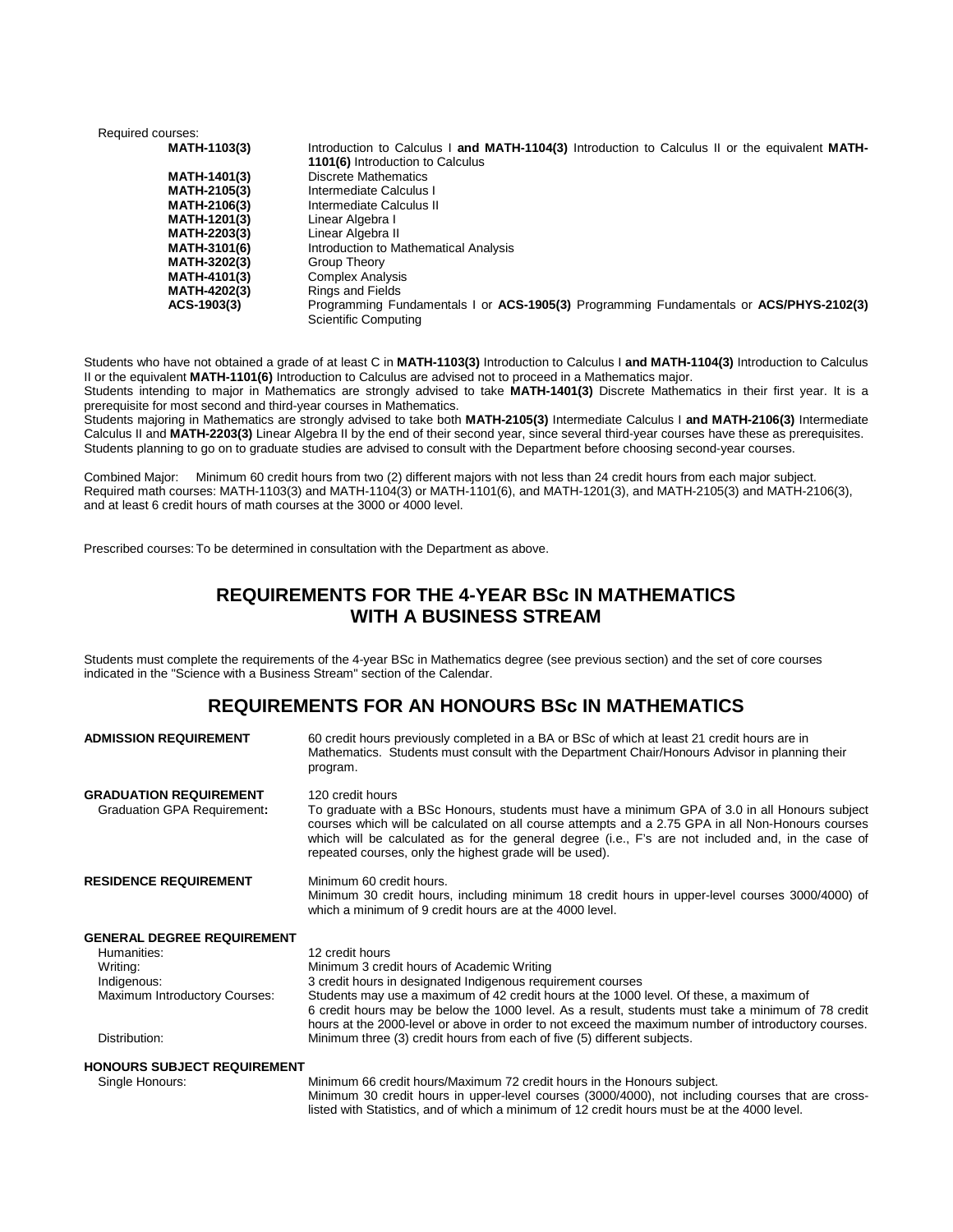Required courses:

| <b>MATH-1103(3)</b> | Introduction to Calculus I and MATH-1104(3) Introduction to Calculus II or the equivalent MATH- |
|---------------------|-------------------------------------------------------------------------------------------------|
|                     | 1101(6) Introduction to Calculus                                                                |
| <b>MATH-1401(3)</b> | <b>Discrete Mathematics</b>                                                                     |
| <b>MATH-2105(3)</b> | Intermediate Calculus I                                                                         |
| <b>MATH-2106(3)</b> | Intermediate Calculus II                                                                        |
| <b>MATH-1201(3)</b> | Linear Algebra I                                                                                |
| <b>MATH-2203(3)</b> | Linear Algebra II                                                                               |
| <b>MATH-3101(6)</b> | Introduction to Mathematical Analysis                                                           |
| <b>MATH-3202(3)</b> | Group Theory                                                                                    |
| <b>MATH-4101(3)</b> | <b>Complex Analysis</b>                                                                         |
| <b>MATH-4202(3)</b> | <b>Rings and Fields</b>                                                                         |
| ACS-1903(3)         | Programming Fundamentals I or ACS-1905(3) Programming Fundamentals or ACS/PHYS-2102(3)          |
|                     | Scientific Computing                                                                            |

Students who have not obtained a grade of at least C in **MATH-1103(3)** Introduction to Calculus I **and MATH-1104(3)** Introduction to Calculus II or the equivalent **MATH-1101(6)** Introduction to Calculus are advised not to proceed in a Mathematics major.

Students intending to major in Mathematics are strongly advised to take **MATH-1401(3)** Discrete Mathematics in their first year. It is a prerequisite for most second and third-year courses in Mathematics.

Students majoring in Mathematics are strongly advised to take both **MATH-2105(3)** Intermediate Calculus I and **MATH-2106(3)**  Intermediate Calculus II and **MATH-2203(3)** Linear Algebra II by the end of their second year, since several third-year courses have these as prerequisites.

Students planning to go on to graduate studies are advised to consult with the Department before choosing second year courses.

## **REQUIREMENTS FOR A MINOR IN MATHEMATICS**

#### Degree: Students completing any undergraduate degree program are eligible to complete the Minor.

Minor: 18 credit hours in the Minor subject, with a minimum of 12 credit hours above the 1000-level

Residence Requirement: Minimum 12 credit hours in the Minor subject

Required courses: MATH-1103(3) Introduction to Calculus I and MATH-1104(3) Introduction to Calculus II or, the equivalent, MATH-1101(6) Introduction to Calculus.

An additional 12 credit hours at the 2000 level, or higher, chosen from the following list:

| <b>MATH-2102(3)</b> | Differential Equations I               | <b>MATH-3103(3)</b> | Methods in Advanced Calculus             |
|---------------------|----------------------------------------|---------------------|------------------------------------------|
| <b>MATH-2103(3)</b> | Differential Equations II              | MATH-3202(3)        | Group Theory                             |
| <b>MATH-2105(3)</b> | Intermediate Calculus I                | <b>MATH-3203(3)</b> | Linear Algebra III                       |
| <b>MATH-2106(3)</b> | Intermediate Calculus II               | <b>MATH-3401(3)</b> | <b>Graph Theory</b>                      |
| <b>MATH-2202(3)</b> | Cryptography and Other Applications of | MATH-3402(3)        | Combinatorics                            |
|                     | Algebra                                | <b>MATH-4003(3)</b> | <b>Topics in Mathematics</b>             |
| <b>MATH-2203(3)</b> | Linear Algebra II                      | <b>MATH-4101(3)</b> | <b>Complex Analysis</b>                  |
| <b>MATH-2501(3)</b> | Introduction to Number Theory          | <b>MATH-4202(3)</b> | <b>Rings and Fields</b>                  |
| <b>MATH-3101(6)</b> | Introduction to Mathematical Analysis  | <b>MATH-4401(3)</b> | Networks, Graph Theory and Combinatorial |
|                     |                                        |                     | Optimization                             |
|                     |                                        | MATH-4403(3)        | <b>Set Theory</b>                        |

Note: Most upper-level math courses require MATH-1201(3) Linear Algebra I, and/or MATH-1401(3) Discrete Mathematics, as prerequisites. Students wishing to obtain a minor in Mathematics are therefore encouraged to take one or both of these courses early on in their program.

Restrictions: Students cannot declare the same subject as a Major and a Minor.

## **REQUIREMENTS FOR A 3-YEAR TEACHABLE MAJOR IN MATHEMATICS**

#### **MATHEMATICS MAJOR – Teaching stream**

Required courses:

**MATH-1103(3)** Introduction to Calculus I **and MATH-1104(3)** Introduction to Calculus II or the equivalent **MATH-1101(6)** Introduction to **Calculus** 

**MATH-1401(3)** Discrete Mathematics

**MATH-2105(3)** Intermediate Calculus I **and MATH-2106(3)** Intermediate Calculus II

**MATH-1201(3)** Linear Algebra I **and MATH-2203(3)** Linear Algebra II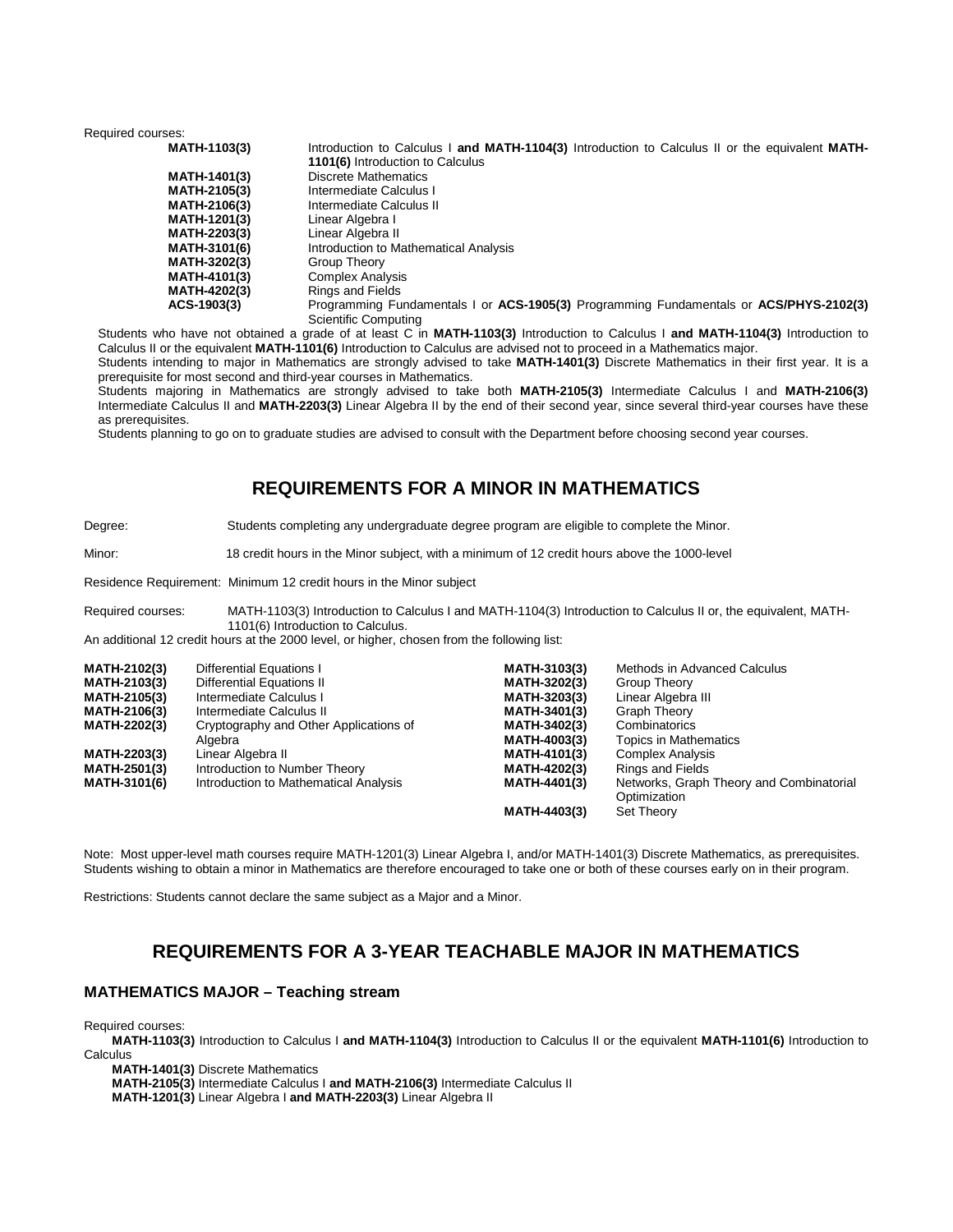A minimum additional fifteen (15) credit hours chosen from the following courses, of which a minimum of six (6) credit hours must be at the 3000 or 4000 level:

| <b>MATH-2102(3)</b><br><b>MATH-2103(3)</b><br><b>MATH-2202(3)</b> | <b>Differential Equations I</b><br>Differential Equations II<br>Cryptography and Other Applications of<br>Algebra | MATH-4401(3)        | Networks, Graph Theory and Combinatorial<br>Optimization |
|-------------------------------------------------------------------|-------------------------------------------------------------------------------------------------------------------|---------------------|----------------------------------------------------------|
| <b>MATH-2501(3)</b>                                               | Introduction to Number Theory                                                                                     | MATH-4403(3)        | <b>Set Theory</b>                                        |
| <b>MATH-3101(6)</b>                                               | Introduction to Mathematical Analysis                                                                             | MATH-4602(3)        | Measure Theory and Integration                           |
| <b>MATH-3103(3)</b>                                               | Methods in Advanced Calculus                                                                                      | MATH-4603(3)        | Topology                                                 |
| <b>MATH-3202(3)</b>                                               | Group Theory                                                                                                      |                     |                                                          |
| MATH-3203(3)                                                      | Linear Algebra III                                                                                                | STAT-1301(3)        | <b>Statistical Analysis I</b>                            |
| <b>MATH-3401(3)</b>                                               | Graph Theory                                                                                                      | STAT-1401(3)        | Statistics I for Business and Economic                   |
| MATH-3402(3)                                                      | Combinatorics                                                                                                     | STAT-1501(3)        | <b>Elementary Biological Statistics I</b>                |
| <b>MATH-4003(3)</b>                                               | Set Theory                                                                                                        | STAT-1302(3)        | <b>Statistical Analysis II</b>                           |
| <b>MATH-4101(3)</b>                                               | <b>Complex Analysis</b>                                                                                           | <b>STAT-2001(3)</b> | <b>Elementary Biological Statistics II</b>               |
| <b>MATH-4202(3)</b>                                               | <b>Rings and Fields</b>                                                                                           |                     |                                                          |

**RESTRICTIONS:** Students may not receive credit for more than one of STAT-1301(3), STAT-1401(3), and STAT-1501(3). Students may not receive credit for more than one of STAT-1302(3) and STAT-2001(3).

## **REQUIREMENTS FOR A TEACHABLE MINOR IN MATHEMATICS**

#### **MATHEMATICS TEACHABLE MINOR (Senior Years)**

Required courses: **MATH-1103(3)** Introduction to Calculus I **and MATH-1104(3)** Introduction to Calculus II or the equivalent **MATH-1101(6)**  Introduction to Calculus

An additional 12 credit hours chosen from the following list of classes:

| <b>MATH-1201(3)</b>                        | Linear Algebra I                                                       | <b>MATH-3103(3)</b>          | Methods in Advanced Calculus                                                         |
|--------------------------------------------|------------------------------------------------------------------------|------------------------------|--------------------------------------------------------------------------------------|
| <b>MATH-1401(3)</b>                        | Discrete Mathematics                                                   | MATH-3202(3)                 | Group Theory                                                                         |
| <b>MATH-2102(3)</b>                        | <b>Differential Equations I</b>                                        | MATH-3203(3)                 | Linear Algebra III                                                                   |
| <b>MATH-2103(3)</b>                        | Differential Equations II                                              | MATH-3401(3)                 | <b>Graph Theory</b>                                                                  |
| <b>MATH-2105(3)</b>                        | Intermediate Calculus I                                                | MATH-3402(3)                 | Combinatorics                                                                        |
| <b>MATH-2106(3)</b>                        | Intermediate Calculus II                                               | <b>MATH-4003(3)</b>          | Topics in Mathematics                                                                |
| <b>MATH-2202(3)</b>                        | Cryptography and Other Applications of<br>Algebra                      | <b>MATH-4101(3)</b>          | <b>Complex Analysis</b>                                                              |
| <b>MATH-2203(3)</b>                        | Linear Algebra II                                                      | STAT-1301(3)                 | <b>Statistical Analysis I</b>                                                        |
| <b>MATH-2501(3)</b><br><b>MATH-3101(6)</b> | Introduction to Number Theory<br>Introduction to Mathematical Analysis | STAT-1401(3)<br>STAT-1501(3) | Statistics I for Business and Economics<br><b>Elementary Biological Statistics I</b> |

**RESTRICTIONS:** Students may not receive credit for more than one of STAT-1301(3), STAT-1401(3) and STAT-1501(3).

#### **MATHEMATICS TEACHABLE MINOR (Early and Early/Middle Years)**

Required courses: **MATH-2903(3)** Math for Early/Middle Years Teachers I

An additional 9 credit hours chosen from the following list of classes:

| <b>MATH-1103(3)</b> | Introduction to Calculus I  | <b>MATH-2106(3)</b> | Intermediate Calculus II                |
|---------------------|-----------------------------|---------------------|-----------------------------------------|
| <b>MATH-1104(3)</b> | Introduction to Calculus II | MATH-2202(3)        | Cryptography and Other Applications of  |
| <b>MATH-1101(6)</b> | Introduction to Calculus    |                     | Algebra                                 |
| <b>MATH-1201(3)</b> | Linear Algebra I            | MATH-2203(3)        | Linear Algebra II                       |
| <b>MATH-1401(3)</b> | Discrete Mathematics        | MATH-2501(3)        | Introduction to Number Theory           |
| <b>MATH-2102(3)</b> | Differential Equations I    | MATH-2904(3)        | Math for Early/Middle Years Teachers II |
| <b>MATH-2103(3)</b> | Differential Equations II   |                     |                                         |
| <b>MATH-2105(3)</b> | Intermediate Calculus I     |                     |                                         |

**RESTRICTIONS**: Students may not receive credit for either MATH-1103(3) or MATH-1104(3) and also receive credit for MATH-1101(6).